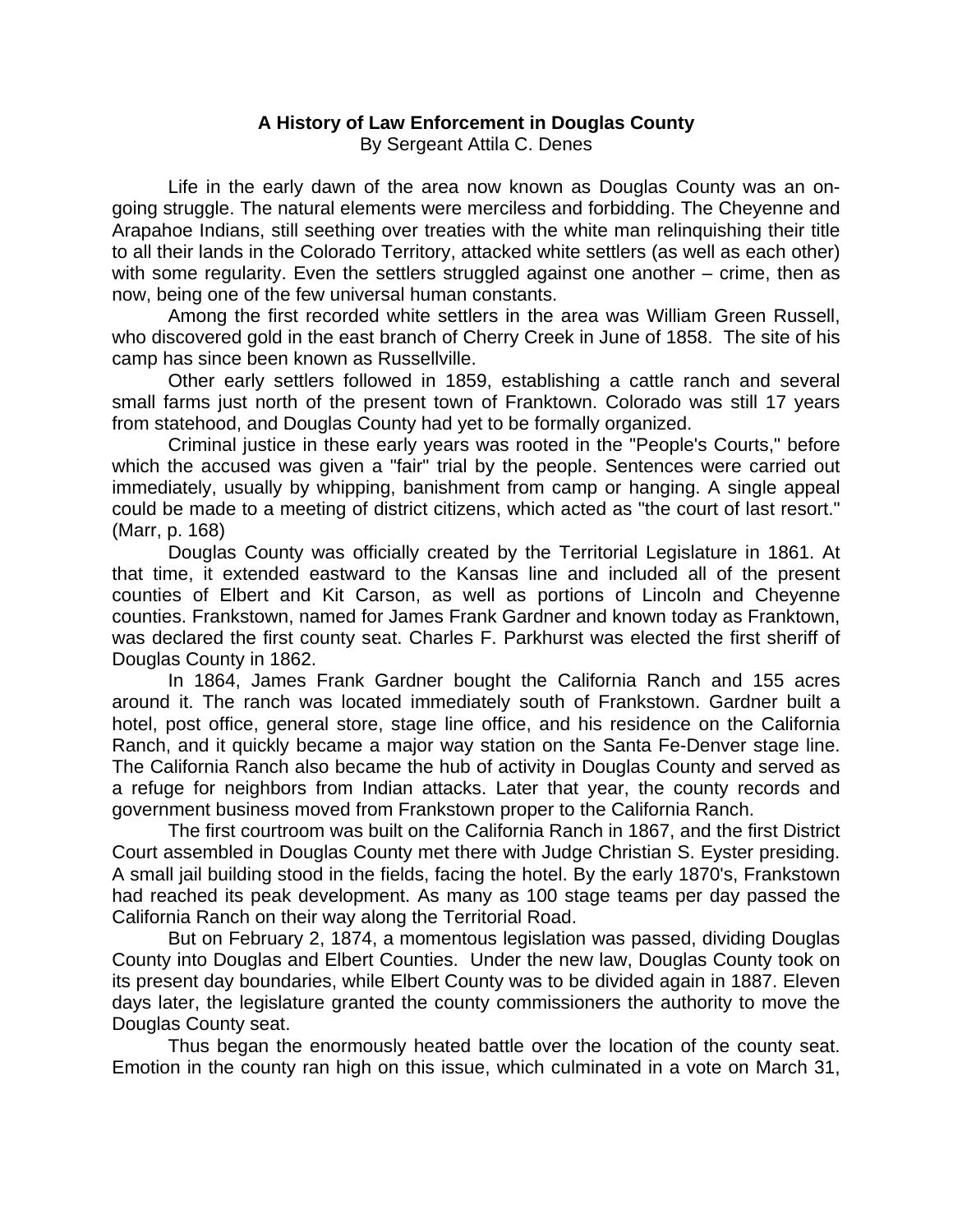1874, in which Castle Rock beat Frankstown to become the new seat. The county records and business were quickly moved to their new home.

Tragically, on the cold and windy night of January 20, 1875, the California Ranch in Frankstown burned to the ground. The fire, caused by an overheated chimney, raged out of control and destroyed all of the buildings. No attempt was ever made to rebuild what had been the epicenter of Douglas County for eleven years.

When Castle Rock incorporated in June of 1881, its population was roughly 500, while the entire county's population fell just short of 2,500. The construction of a magnificent stone courthouse was begun in courthouse square in 1889. By 1890, the courthouse was completed at a cost (including furniture) of \$33,000. The new courthouse became the political and social hub of the county, with proceedings of the County Commissioners and the District Court bringing throngs of people to Castle Rock. The sheriff at the time was lava stone and clay magnate C.C. "Cole" Briscoe.

When the clock turned over to January 1, 1900, the Douglas County Sheriff's Office had much more in common with its pioneer-era roots than with the cutting-edge metropolitan law enforcement agency that it is today. Douglas County had only been in existence for 39 years, after all, and its tiny population was spread out among a number of fledgling communities that made pro-active enforcement impractical, if not impossible.

Edward Hoffman took office for a two-year term as sheriff that year. Since then, 15 other sheriffs have held office, including John Hammond, whose 24-year tenure holds the record as the longest in county history. Most Douglas County sheriffs in the first half of the 20th century ran one and two-man operations, relying heavily on volunteer deputies to lend a hand when needed.

When Prohibition brought bootlegging and Chicago gangland figures to Douglas County in the 1920's, Sheriff Roy McKissack was up to the task. Many stories ran in the local papers describing seizures of stills and the destruction of hundreds of gallons of mash in the ill-fated fight against booze. Nonetheless, Chicago mobster Leland A. Varain, better known as "Diamond Jack" Alterie, bought up several properties west of Sedalia and held outlandish parties which were sometimes attended by law enforcement officials. Alterie fancied himself a rancher and frequently sported a large white Stetson while traveling through Castle Rock, sometimes throwing large sums of money to townspeople as he drove by in his car. Mobsters eventually gunned Alterie down in a Chicago hotel lobby.

An especially devastating natural disaster shattered the relative calm of the early 1900s when, on August 3, 1933, a cloudburst caused heavy floodwaters to inundate the Castlewood dam near Franktown. The concrete and stone dam was constructed in 1889-90 at a cost of \$100,000, but it failed in just minutes, sending vast torrents of water, trees, and boulders 30 miles downstream into the heart of Denver.

In January, 1942, Douglas County Sheriff S. Hugh Buckner died in office. H. Robert Campbell, who had served as Douglas County's undersheriff for 11 years, was appointed to fill the remainder of Sheriff Buckner's term on February 4, 1942. Four years later, tragedy rocked Douglas County's tiny and close-knit law enforcement community. On February 14, 1946, Manuel Perez, 17, of Denver, was on the run after shooting two Denver police officers during a domestic disturbance investigation. After making his way south along creek beds for three days, a hungry Perez stopped into the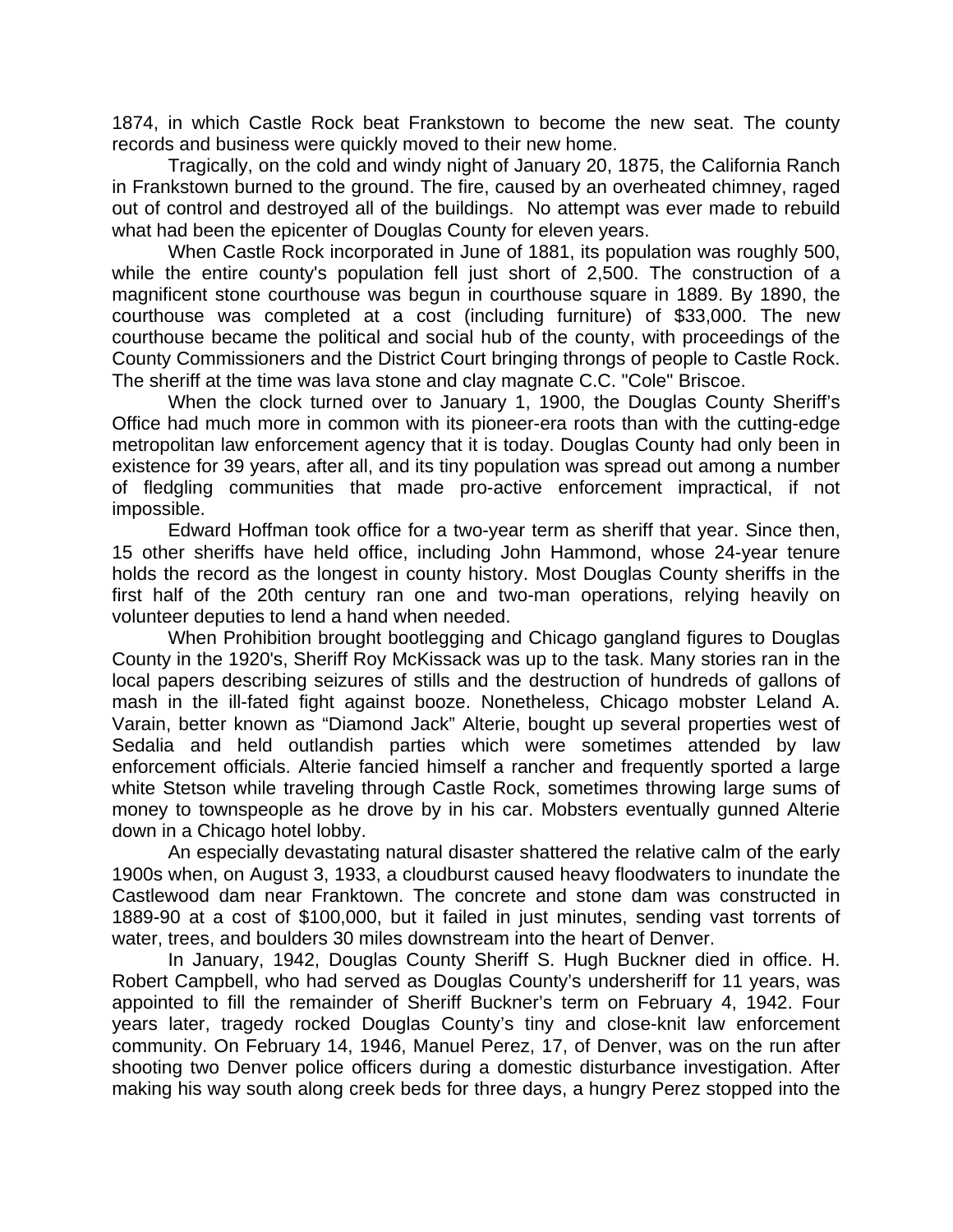B&B Café in Castle Rock for a bite to eat. Some alert patrons, just back from service in World War II, recognized Perez from newspaper pictures and summoned Town Marshal Ray Lewis and Undersheriff Duncan Lowell.

The unarmed Marshal Lewis arrived first and blocked Perez's path as the fugitive tried to leave. When Lewis told Perez that he was under arrest, Perez opened fire with a handgun, killing Lewis instantly. After a short scuffle with café patrons, Perez was subdued. Enraged by Lewis' death, the crowd dragged Perez across the street to the courthouse lawn and prepared to hang him to a tree. Undersheriff Lowell arrived just in time, took custody of Perez, and took him to the El Paso County jail to await trial. Perez was convicted of the killing and eventually died in a prison knife fight.

A fund was established to help Marshal Lewis' family. Among the many notable contributors to that fund was brewing magnate Adolph Coors III of Golden. Ironically, 14 years later – nearly to the day – Coors himself became the victim of kidnapping and murder. Although the Coors family complied with the kidnapper's ransom demand, the ransom was never picked up and the kidnapper was not heard from again.

The Coors family agonized for seven months before learning the fate of their patriarch. On September 14, 1960, Coors' clothing and skeletal remains were found in a landfill southwest of Sedalia. A *Life Magazine* photographer captured Sheriff John Hammond in the midst of unearthing Coors' remains, immortalizing Hammond in a series of stunning prints that are on display at the Robert A. Christensen Justice Center in Castle Rock. Joseph Corbett, Jr., was ultimately tried and convicted in the Coors case, and was sentenced to life in prison. Under sentencing laws in place at the time, Corbett was eventually paroled. He committed suicide in Denver in 2009 at the age of 80.

As Sheriff Royal McKinster entered office in 1971, Douglas County's population was slowly increasing and the sheriff's office under his leadership became an archetype of today's agency. Staffing levels remained conspicuously low during much of Sheriff McKinster's tenure. It was not uncommon, for example, to have two deputies patrolling the entire county during the day, and an "on-call" deputy responding to calls from his home at night.

A majestic piece of county history was lost on the night of March 11, 1978, when the historic stone courthouse on Courthouse Square in the heart of Castle Rock burned to the ground. Rose Ann Lucero, 17, of Denver, pleaded guilty to setting the blaze out of anger that her boyfriend had been jailed. The fire forced the county's criminal justice agencies to occupy temporary quarters until August of 1979, when a hastily constructed justice center was completed at the corner of Wilcox Street and Plum Creek Parkway.

In January, 1983, Stephen C. Zotos took office as Sheriff of Douglas County. Another high-profile murder stunned the county a few months later. On August 18, 1983, the bodies of Littleton school teachers Rod and Marilyn Carlson were found in a field in the Cottonwood subdivision near Parker. Their son, Ross Carlson, was arrested shortly after the grisly discovery. Carlson's controversial multiple-personality defense made headlines for years while the case slowly trudged toward trial. He never got his day in court. Carlson died of leukemia on November 23, 1989, while in custody awaiting trial.

An unprecedented number of murders stretched the sheriff's office's investigative resources in 1998, when eight people fell victim to homicides. The highest-profile of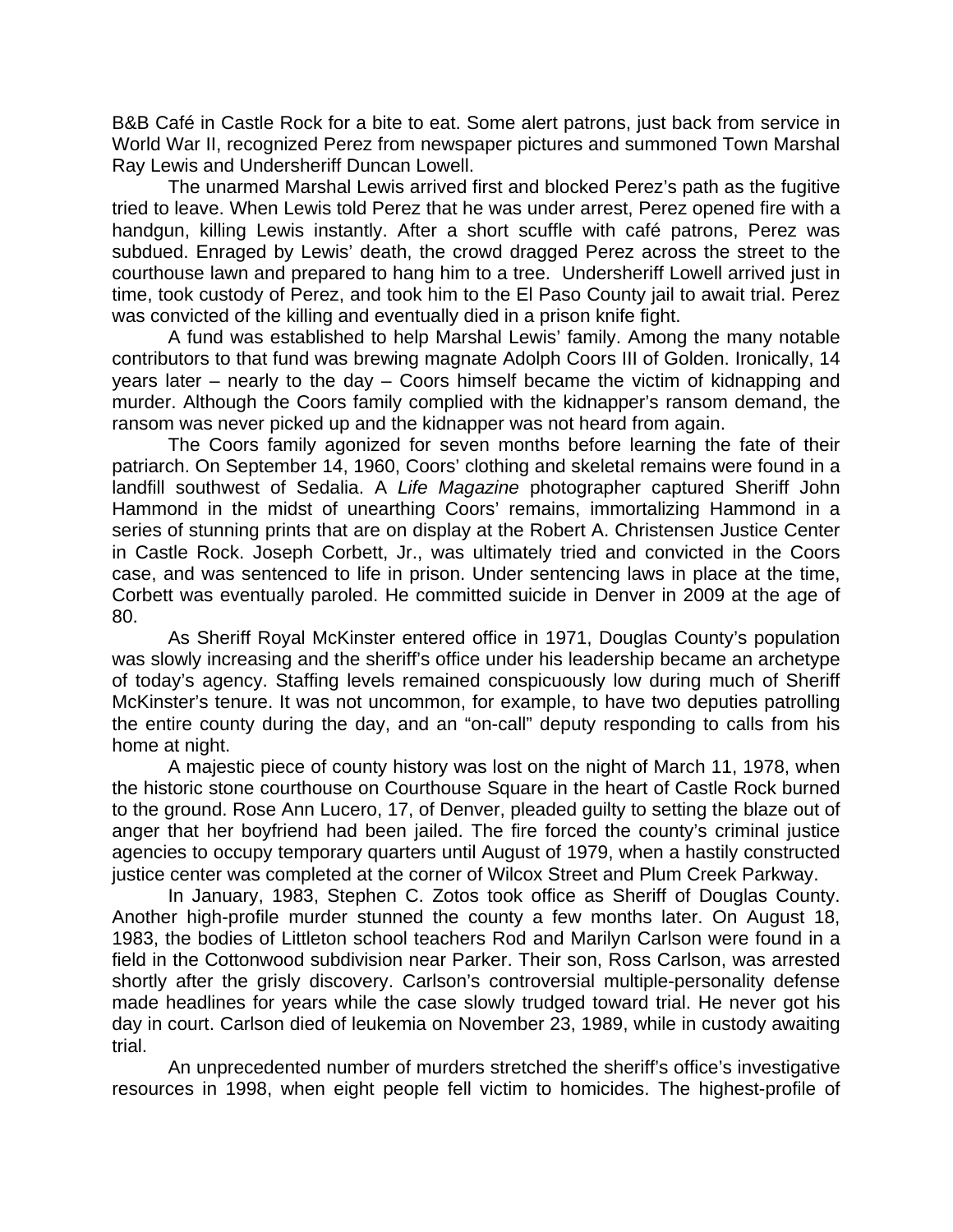those killings occurred in the newly-formed city of Lone Tree, when David and Mary Ann Hanschu and their adult daughter, Lisa Garner, were found shot to death in their beds on the morning of January 19. Lisa's husband, James Garner, was charged in the killings, but was acquitted by a jury in July of 1999.

With the completion of the Robert A. "Chris" Christensen Justice Center in June of 1998, all of Douglas County's criminal justice agencies were once again able to move under one roof. The new justice center was a culmination of years of research and planning, and dramatically improved the efficiency of the entire criminal justice system in Douglas County.

Tragedy once again befell the Douglas County law enforcement community on May 21, 1999, when Deputy Ronald M. King was killed in the line of duty by a drunk driver. Deputy King and his partner, Deputy Chris Washburn, were on motorcycle patrol on U.S. Highway 85 when a van driven by Anthony Sanchez of Denver turned into their path. Deputy King died of his injuries that night. Deputy Washburn suffered serious injuries, but miraculously, was able to return to full duty within a few months. Sanchez, who had previously been arrested five times for drunken driving, was convicted of vehicular homicide, driving under the influence of alcohol, and a host of other charges. He was sentenced to 57 years in prison.

With society's increased reliance upon technology to provide most of the staples of modern life, the sheriff's office – along with the rest of the industrialized world – made frantic preparations for the specter of "Y2K" as the clock struck January 1, 2000. Thankfully, and probably because of the massive preparations that were undertaken, the "Y2K bug" failed to bite in any noticeable way.

 In January of 2003, Micheal Acree, a 20-year Douglas County Sheriff's Office veteran and former commander of the investigation, patrol, and detention divisions, took office as sheriff. Sheriff Acree resigned his post two years into his term to take a position with the Colorado Department of Public Safety. His Undersheriff, David A. Weaver, a 25-year Douglas County Sheriff's Office veteran, was appointed to carry out the remainder of Sheriff Acree's term, and was elected sheriff in his own right in November, 2006.

Sheriff Weaver's second in command, Tony Spurlock, was appointed to finish Sheriff Weaver's second term in July, 2014, and was elected sheriff in November, 2014. Over the past two decades, Douglas County has seen exponential growth. The acquisition of cutting-edge technologies and a tremendous increase in staffing have helped the sheriff's office keep pace with the unparalleled growth of Douglas County's population.

In describing the town of Castle Rock in the year 1890, the editor of the *Littleton Gazette* eloquently summed up the attitude that aptly describes Douglas County today: *"[It] has before it a great future, to which fact the citizens seem fully alive. All are working for advancement and the air of progress pervades every breast."* \*

\* Used by permission of Westward Communications, LLC, d/b/a *The Littleton Independent*.

## **Bibliography**